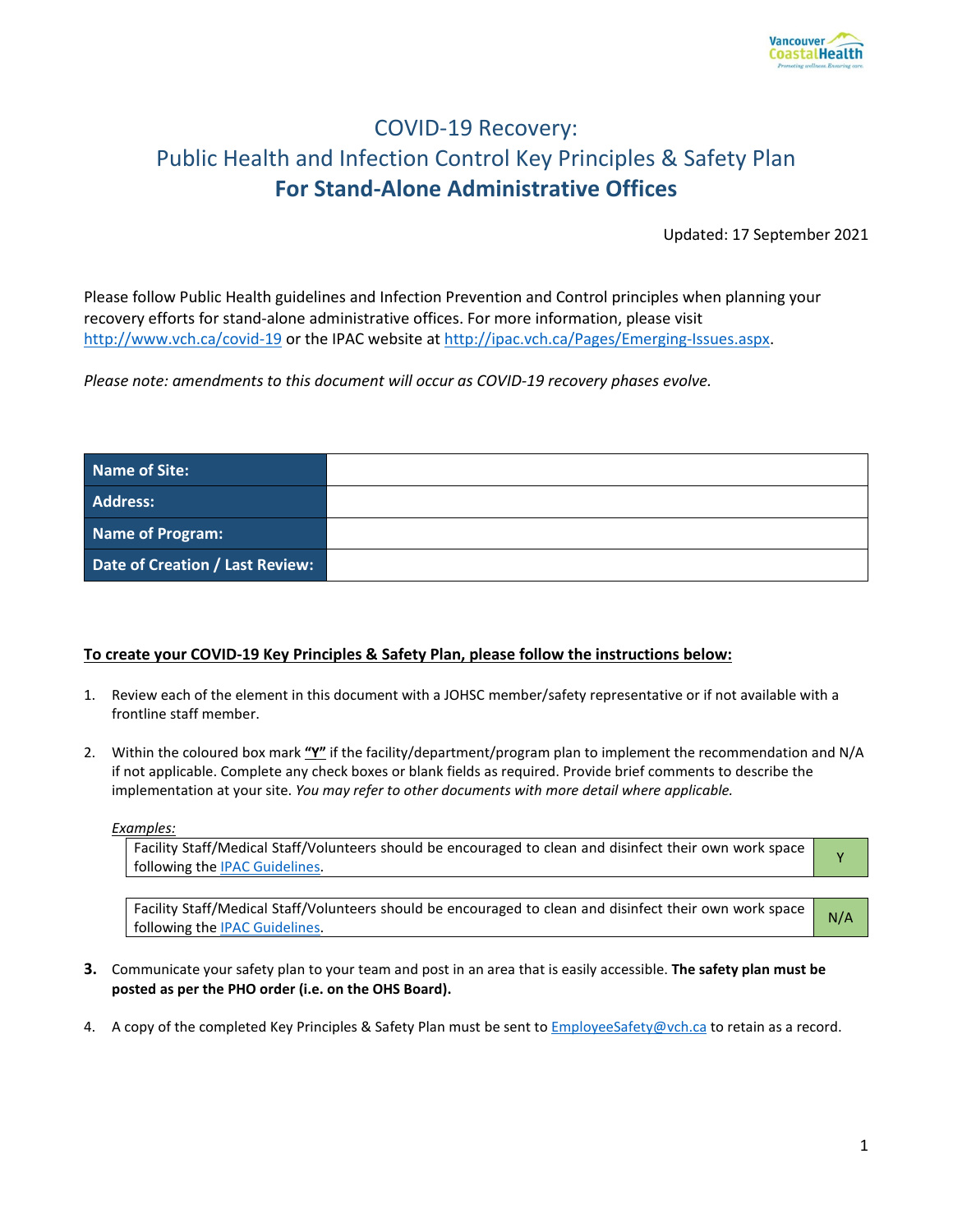

#### **Quick Reference:**

- **1. [Personnel/Staff/Contractors](#page-2-0)**
- **2. External Visitors**
	- a. Receiving visitors
- **3. Equipment/Supplies/Environment** 
	- a. Elevators and stairwells
	- b. Cleaning and disinfecting administrative office suites and common areas
	- c. Layout and flow

One part of developing your COVID-19 Safety Plan is identifying protocols to keep workers safe. Consider the elements below as you develop the plan for your workplace.

These elements are not a list of requirements; however, they should be considered and implemented to the extent that they address the risks your workplace. You may need to identify and implement additional protocols if the protocols suggested here do not sufficiently address the risk to your workers.

The elements have been divided into leveled measures of precautions each having an increasing level of effectiveness. Please refer to the color legend below:

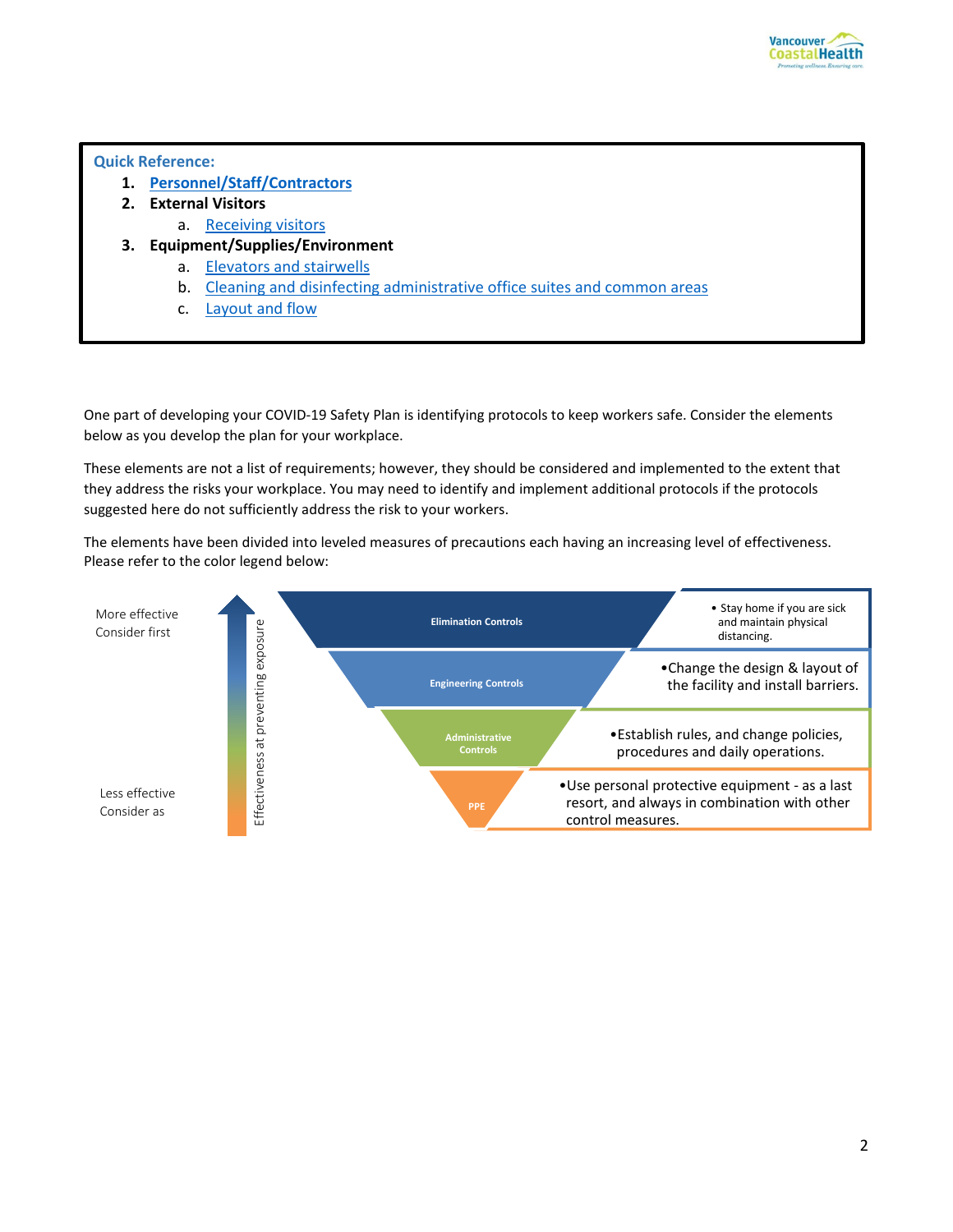

# **1. Personnel/Staff/Medical Staff**

Staff should not come to work with when ill. Staff that become unwell during work to follow IPAC process for handover and report to supervisor/Provincial Workplace Call Centre.

Staff/contractors must perform frequent hand hygiene in accordance with the [BC CDC](http://www.bccdc.ca/health-info/diseases-conditions/covid-19/prevention-risks/hand-washing) recommendations on hand hygiene

Respiratory etiquette should be followed, such as coughing and sneezing into the elbow, avoid touching the face, mouth, nose, eyes and if applicable, mask.

Staff/contractors should be encouraged to clean and disinfect their own work space following th[e IPAC](https://my.vch.ca/news-discussion-site/Documents/COVID-19-Cleaning-Disinfecting-Workspaces.pdf)  [Guidelines](https://my.vch.ca/news-discussion-site/Documents/COVID-19-Cleaning-Disinfecting-Workspaces.pdf) and to de-clutter and minimize equipment and supplies so effective environmental cleaning can be achieved.

No sharing food.

### <span id="page-2-0"></span>**2. External Visitors**

### *Receiving visitors*

Meeting organizer must remind visitors to not come into the office if experiencing any COVID-19-like symptoms as per the below. Signage should also be posted to the same effect

- o Fever
- o Cough: new or worse than usual
- o Shortness of breath
- o Diarrhea
- o Nausea and/or vomiting
- o Headache
- o Runny nose/nasal congestion
- o Sore throat or painful swallowing
- o Loss of sense of smell
- o Loss of appetite
- o Chills
- o Muscle aches
- o Fatigue

At arrival, visitors should perform hand hygiene. Visitors should respect other's personal space.

Throughout the visit, respiratory etiquette should be followed, such as coughing and sneezing into the elbow, avoid touching the face, mouth, nose, eyes and, if applicable, mask, and immediately performing hand hygiene.

Visitors should perform hand hygiene before leaving the office and building.

Visitors may choose to wear their own mask based on personal preference. Masks are not required and not provided by VCH.

# **3. Equipment/Supplies/Environment**

Only Certified Guide or Service animals should be allowed to the facility

HVAC systems should be examined to reduce recirculation of air in both clinical and non-clinical areas.

*Cleaning and disinfecting administrative office suites and common areas*

All personal belongings should be removed from meeting rooms and other common spaces after use. If clearing objects left by other users, hand hygiene should be performed immediately after.

Administrative offices and common areas such as reception desks, lounges, lunch rooms, meeting rooms, hallways and washrooms should be cleaned and disinfected on a regular basis (as defined per